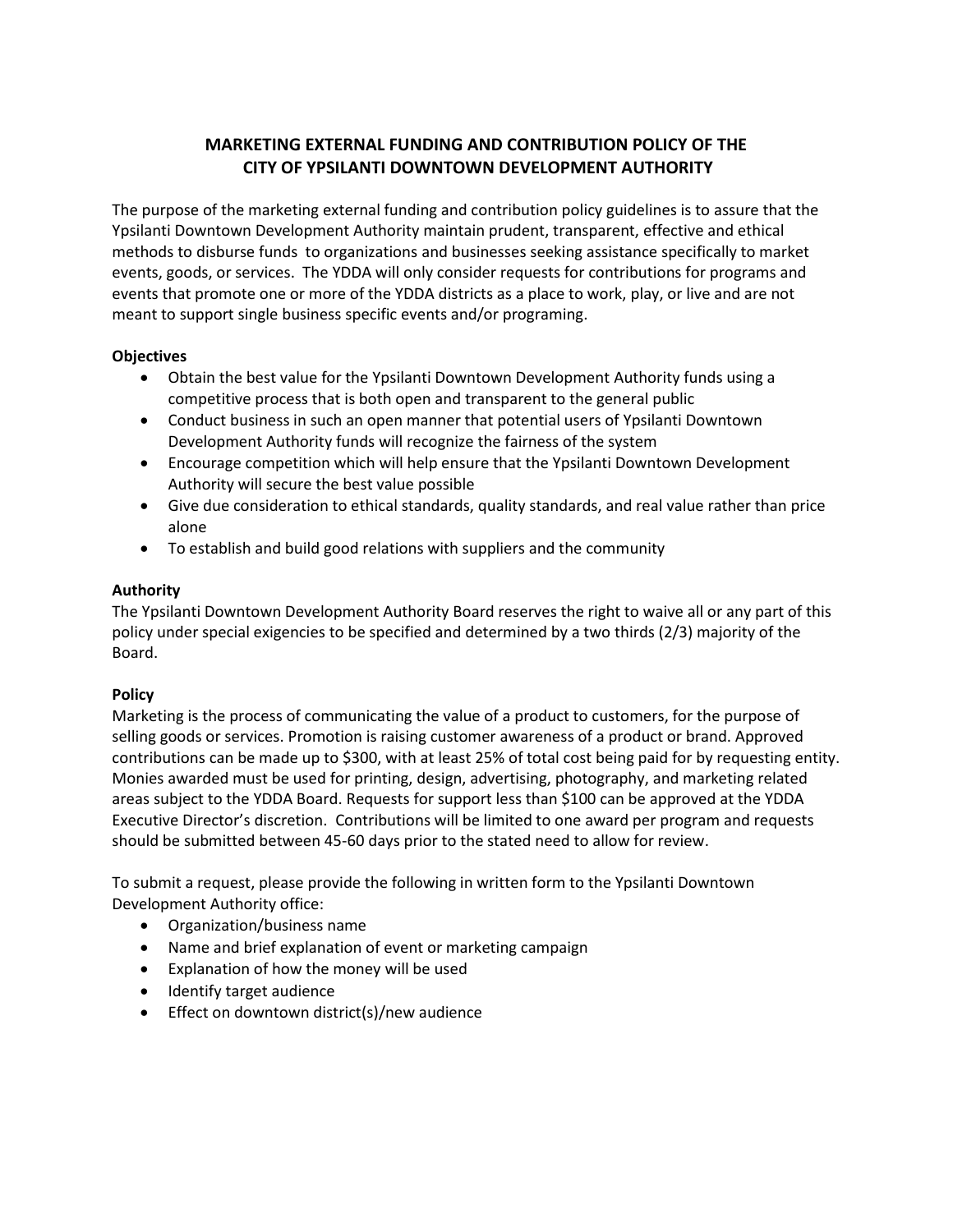# **Ypsilanti Downtown Development Authority YDDA Marketing and Promotion Contribution Application**

| Ypsilanti DDA       |
|---------------------|
| 1 S. Huron          |
| Ypsilanti, MI 48197 |
| 734.482-9762        |

| Applicant/Name                                                                                       |                                                                                                                  |  |
|------------------------------------------------------------------------------------------------------|------------------------------------------------------------------------------------------------------------------|--|
| <b>Mailing Address</b>                                                                               | and the control of the control of the control of the control of the control of the control of the control of the |  |
| <b>Phone Number</b>                                                                                  |                                                                                                                  |  |
| E-Mail                                                                                               |                                                                                                                  |  |
|                                                                                                      |                                                                                                                  |  |
|                                                                                                      |                                                                                                                  |  |
| Please provide a short description of the program, event, or campaign: _____________________________ |                                                                                                                  |  |
|                                                                                                      | ,我们也不能在这里的时候,我们也不能在这里的时候,我们也不能会在这里的时候,我们也不能会在这里的时候,我们也不能会在这里的时候,我们也不能会在这里的时候,我们也不                                |  |
|                                                                                                      |                                                                                                                  |  |
|                                                                                                      |                                                                                                                  |  |
|                                                                                                      |                                                                                                                  |  |

\_\_\_\_\_\_\_\_\_\_\_\_\_\_\_\_\_\_\_\_\_\_\_\_\_\_\_\_\_\_\_\_\_\_\_\_\_\_\_\_\_\_\_\_\_\_\_\_\_\_\_\_\_\_\_\_\_\_\_\_\_\_\_\_\_\_\_\_\_\_\_\_\_\_\_\_\_\_